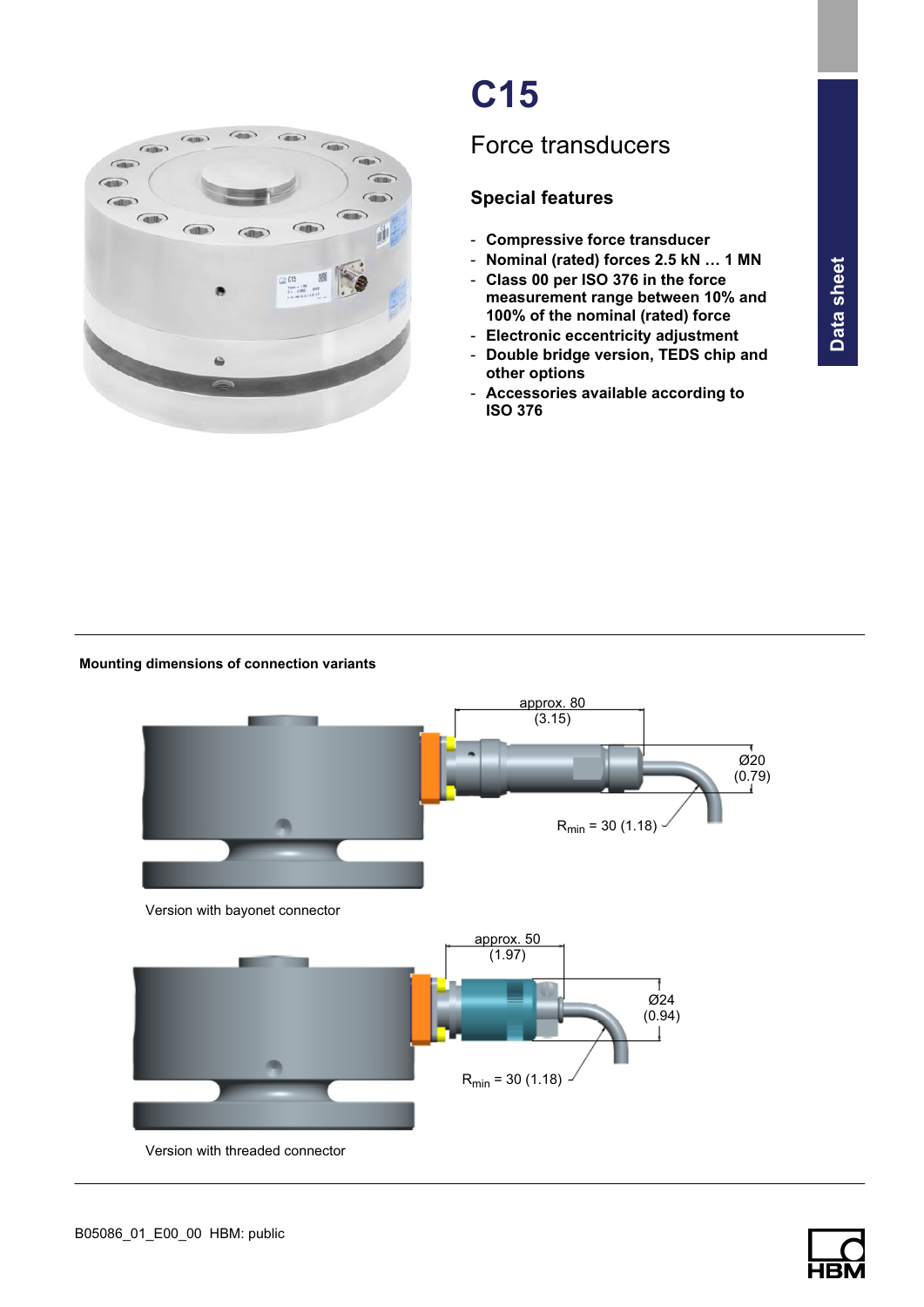

| <b>Dimension</b><br>[unit] |              | Nominal (rated) force |                |               |        |        |       |  |  |  |  |  |
|----------------------------|--------------|-----------------------|----------------|---------------|--------|--------|-------|--|--|--|--|--|
|                            |              | up to 10 kN           | 25 to 50 kN    | <b>100 kN</b> | 250 kN | 500 kN | 1 MN  |  |  |  |  |  |
| ØA                         | [mm]         | 104.8                 | 104.8          | 153.9         | 153.9  | 203.2  | 279   |  |  |  |  |  |
| ØB                         | [mm]         | 88.9                  | 88.9           | 130.3         | 130.3  | 165.1  | 229   |  |  |  |  |  |
| ØC                         | [mm]         | 26                    | 26             | 40            | 40     | 64     | 80    |  |  |  |  |  |
| D                          | $[^{\circ}]$ | 22.5                  | 22.5           | 15            | 15     | 11.25  | 11.25 |  |  |  |  |  |
| $\mathsf{E}$               | $[^{\circ}]$ | 45                    | 45             | 30            | 30     | 22.5   | 22.5  |  |  |  |  |  |
| ØG                         | [mm]         | 31.8                  | 31.8           | 57.2          | 57.2   | 76.2   | 114   |  |  |  |  |  |
| ØK                         | [mm]         | 102.8                 | 102.8          | 151.9         | 151.9  | 201.2  | 277   |  |  |  |  |  |
| L                          | [mm]         | 60.3                  | 60.3           | 85.9          | 85.9   | 108    | 152.4 |  |  |  |  |  |
| ØM                         | [mm]         | 74                    | 74             | 113.5         | 113.5  | 145    | 200   |  |  |  |  |  |
| N                          | [mm]         | 64.3                  | 64.3           | 92            | 92     | 116    | 160.9 |  |  |  |  |  |
| $\varnothing P^{H8}$       | [mm]         | 16.5                  | 16.5           | 33.5          | 33.5   | 43     | 73    |  |  |  |  |  |
| $\mathsf Q$                | [mm]         | 1                     | $\mathbf{1}$   | 1             | 1      | 1      | 1     |  |  |  |  |  |
| $\mathsf T$                | [mm]         | 4.5                   | 4.5            | 4.5           | 4.5    | 6      | 8     |  |  |  |  |  |
| ØW                         | [mm]         | 88                    | 88             | 132           | 132    | 172    | 238   |  |  |  |  |  |
| $\pmb{\times}$             |              | M <sub>6</sub>        | M <sub>6</sub> | M8            | M8     | M12    | M16   |  |  |  |  |  |
| Y                          | [mm]         | 12                    | 12             | 16            | 16     | 24     | 32    |  |  |  |  |  |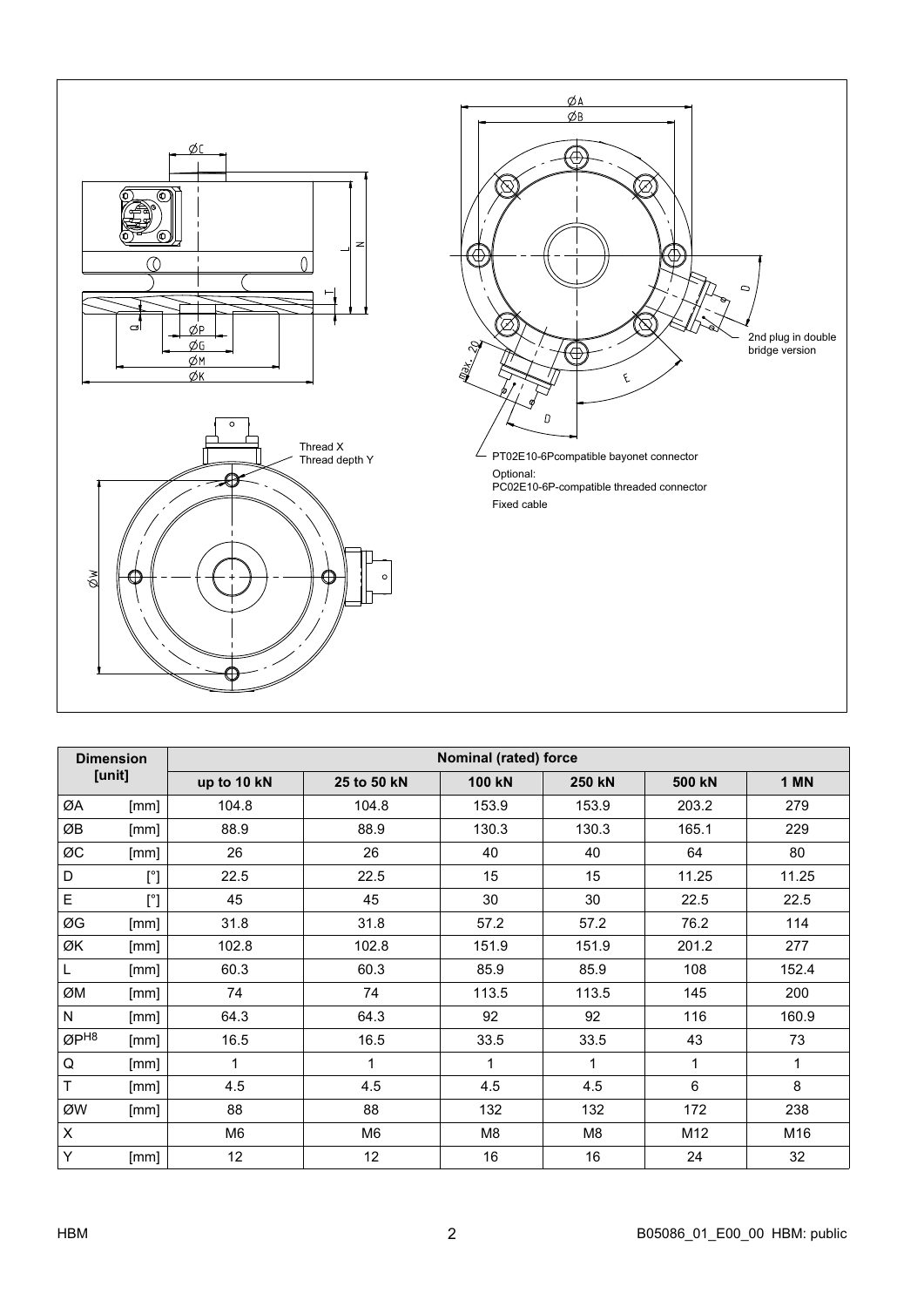## Specifications

| <b>Type</b>                                                                                                                                         |                             |                              | C <sub>15</sub>       |                |  |                |                    |      |     |      |
|-----------------------------------------------------------------------------------------------------------------------------------------------------|-----------------------------|------------------------------|-----------------------|----------------|--|----------------|--------------------|------|-----|------|
| Nominal (rated) force                                                                                                                               | $F_{nom}$                   | kN                           | 2.5<br>5              | 10<br>25<br>50 |  |                |                    | 250  | 500 | 1000 |
| Accuracy data per ISO 376                                                                                                                           |                             |                              |                       |                |  |                |                    |      |     |      |
| Accuracy class per ISO 376                                                                                                                          |                             |                              |                       |                |  | 00             |                    |      |     |      |
| Force measurement range in which the class<br>accuracy per ISO 376 is reached                                                                       |                             | $\%$                         | 10100                 |                |  |                |                    |      |     |      |
| Reproducibility (relative reproducibility error<br>in different mounting positions) in the force<br>measurement range 10%  100% of F <sub>nom</sub> | b                           | $\%$                         | 0.05                  |                |  |                |                    |      |     |      |
| Repeatability (relative repeatability error in<br>unchanged mounting position) in the force<br>measurement range 10%  100% of F <sub>nom</sub>      | b'                          | $\%$                         | 0.01                  |                |  |                |                    | 0.02 |     |      |
| Deviation from the fitting curve<br>(force measurement range: 10%100% of<br>$F_{nom}$ )                                                             | $f_c$                       | $\%$                         |                       |                |  | 0.025          |                    |      |     |      |
| Zero error                                                                                                                                          | $f_0$                       | $\%$                         |                       |                |  | 0.012          |                    |      |     |      |
| <b>Relative reversibility error</b><br>(force measurement range: 10%100% of<br>$F_{nom}$ )                                                          | v                           | $\%$                         | 0.05                  |                |  |                |                    | 0.07 |     |      |
| Creep                                                                                                                                               | c                           | $\%$                         |                       |                |  | 0.01           |                    |      |     |      |
| <b>Accuracy</b>                                                                                                                                     |                             |                              |                       |                |  |                |                    |      |     |      |
| <b>HBM accuracy class</b>                                                                                                                           |                             |                              | 0.03                  |                |  | 0.04           |                    | 0.05 |     | 0.06 |
| Rel. reproducibility and repeatability errors in<br>unchanged mounting position                                                                     | $b_{r,g}$                   | $\%$                         | 0.02                  |                |  |                |                    |      |     |      |
| Rel. reversibility error (hysteresis) at<br>$0.4 F_{nom}$                                                                                           | $V_{0.4}$                   | $\%$                         |                       | 0.03           |  | 0.04           |                    | 0.05 |     | 0.06 |
| Non-linearity                                                                                                                                       | $d_{lin}$                   | $\%$                         | 0.04<br>0.03          |                |  |                |                    | 0.06 |     |      |
| Relative zero point return                                                                                                                          |                             | $\%$                         |                       | 0.01           |  |                | 0.02               |      |     |      |
| Relative creep (at room temperature, 30 min)                                                                                                        | $d_{\text{crF+E}}$          | %                            | 0.02                  |                |  |                |                    |      |     |      |
| <b>Effect of eccentricity</b>                                                                                                                       | $d_e$                       | $%$ /mm                      | 0.04                  |                |  |                |                    |      |     |      |
| Temperature coefficient of sensitivity                                                                                                              | $TC_S$                      | %/10K                        |                       |                |  | 0.015          |                    |      |     |      |
| Temperature coefficient of zero signal                                                                                                              | $TK_0$                      | %/10K                        |                       |                |  | 0.0075         |                    |      |     |      |
| <b>Electrical values</b>                                                                                                                            |                             |                              |                       |                |  |                |                    |      |     |      |
| <b>Rated output range</b>                                                                                                                           | С                           | mV/V                         | 23                    |                |  |                |                    | 44.8 |     |      |
| Rated output (nominal) (with "Adjusted rated<br>output" option)                                                                                     | $C_{nom}$                   | mV/V                         | $\overline{2}$        |                |  |                |                    | 3    |     |      |
| <b>Characteristic curve deviation with "Adjusted</b><br>rated output" option                                                                        | $d_c$                       | $\%$                         |                       | 0.1            |  |                |                    |      |     |      |
| Relative zero signal error                                                                                                                          | $d_{s,0}$                   | %                            |                       |                |  | 1              |                    |      |     |      |
| Input resistance                                                                                                                                    | $R_i$                       | Ω                            |                       |                |  | 345            |                    |      |     |      |
| <b>Output resistance</b>                                                                                                                            | $R_{o}$                     | Ω                            |                       |                |  |                | 220  360           |      |     |      |
| Output resistance with "Adjusted rated<br>output" option                                                                                            | $R_{o}$                     | Ω                            | $365 \pm 0.5$         |                |  |                |                    |      |     |      |
| <b>Insulation resistance</b>                                                                                                                        | $R_{is}$                    | Giga $\Omega$                |                       |                |  | $\overline{2}$ |                    |      |     |      |
| Operating range of the excitation voltage                                                                                                           | $B_{U, G}$                  | V                            |                       |                |  | 0.512          |                    |      |     |      |
| <b>Reference excitation voltage</b>                                                                                                                 | $U_{\sf ref}$               | V                            | 5                     |                |  |                |                    |      |     |      |
| <b>Connection</b>                                                                                                                                   |                             |                              | 6-wire circuit        |                |  |                |                    |      |     |      |
| <b>Temperature</b>                                                                                                                                  |                             |                              |                       |                |  |                |                    |      |     |      |
| Reference temperature                                                                                                                               | $\mathsf{T}_{\mathsf{ref}}$ | $^{\circ}$ C [ $^{\circ}$ F] |                       |                |  | 23 [73.4]      |                    |      |     |      |
| Nominal (rated) temperature range                                                                                                                   | $B_{T, nom}$                | $^{\circ}$ C [ $^{\circ}$ F] |                       |                |  |                | $-10+45$ [14  113] |      |     |      |
| <b>Operating temperature range</b>                                                                                                                  | $B_{T, G}$                  | $^{\circ}$ C [ $^{\circ}$ F] | $-30+85$ [ $-22185$ ] |                |  |                |                    |      |     |      |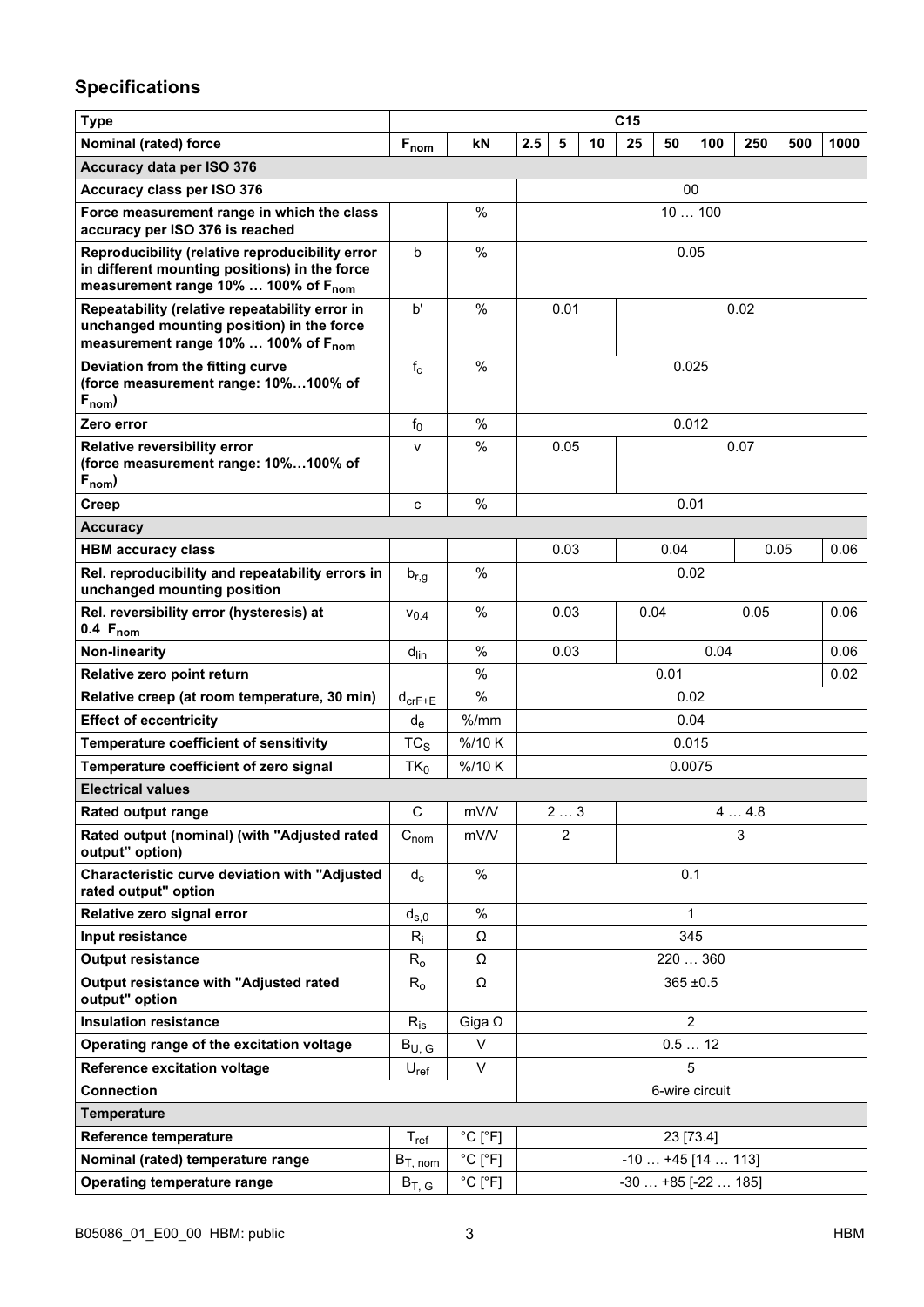| Nominal (rated) force                                                                                       | $F_{nom}$                 | kN                           | 2.5<br>5<br>10<br>25<br>50<br>100<br>250 |                                                            |      |      |     | 500              | 1000 |      |       |
|-------------------------------------------------------------------------------------------------------------|---------------------------|------------------------------|------------------------------------------|------------------------------------------------------------|------|------|-----|------------------|------|------|-------|
| Storage temperature range                                                                                   | $B_T$ , s                 | $^{\circ}$ C [ $^{\circ}$ F] |                                          | $-30+85$ [ $-22185$ ]                                      |      |      |     |                  |      |      |       |
| <b>Characteristic mechanical quantities</b>                                                                 |                           |                              |                                          |                                                            |      |      |     |                  |      |      |       |
| <b>Maximum operating force</b>                                                                              | $F_G$                     | $%$ of                       |                                          | 120                                                        |      |      |     |                  |      |      |       |
|                                                                                                             |                           | $F_{nom}$                    |                                          |                                                            |      |      |     |                  |      |      |       |
| <b>Force limit</b>                                                                                          | $F_L$                     | $%$ of<br>$F_{nom}$          |                                          | 120                                                        |      |      |     |                  |      |      |       |
| <b>Breaking force</b>                                                                                       | $F_B$                     | $%$ of                       |                                          |                                                            |      |      |     | 200              |      |      |       |
|                                                                                                             |                           | $F_{nom}$                    |                                          |                                                            |      |      |     |                  |      |      |       |
| <b>Max. eccentricity</b>                                                                                    | $e_G$                     | mm                           |                                          | 10.2                                                       |      | 9.9  | 9.1 | 14.1             | 12   | 20.6 | 23.9  |
| <b>Static lateral force limit</b>                                                                           | $F_q$                     | $%$ of                       |                                          |                                                            |      |      |     | 50               |      |      |       |
|                                                                                                             |                           | $F_{nom}$                    |                                          |                                                            |      |      |     |                  |      |      |       |
| Nominal (rated) displacement                                                                                | S <sub>nom</sub>          | mm                           | 0.05                                     |                                                            | 0.06 | 0.08 | 0.1 | 0.08             | 0.13 | 0.15 | 0.18  |
| <b>Fundamental frequency</b>                                                                                | $\mathsf{f}_{\mathsf{G}}$ | kHz                          | 4.7                                      | 6.5                                                        | 8.6  | 5.8  | 8.2 | 5.7              | 7.3  | 5.9  | 5.4   |
| Relative permissible oscillatory stress                                                                     | $f_{rb}$                  | $%$ of                       |                                          |                                                            |      |      |     | 100              |      |      |       |
| <b>Stiffness</b>                                                                                            | F/S                       | $F_{nom}$<br>$10^5$ N/       | 0.5                                      | 1                                                          | 1.7  | 3.1  | 5   | 12.5             | 19.2 | 33   | 55.6  |
|                                                                                                             |                           | mm                           |                                          |                                                            |      |      |     |                  |      |      |       |
| <b>General information</b>                                                                                  |                           |                              |                                          |                                                            |      |      |     |                  |      |      |       |
| Degree of protection per EN 60529, with bayonet connector<br>(standard version), socket connected to sensor |                           |                              |                                          |                                                            |      |      |     | IP <sub>67</sub> |      |      |       |
| Degree of protection per EN 60529, with "Threaded connector"<br>option                                      |                           |                              |                                          |                                                            |      |      |     | <b>IP64</b>      |      |      |       |
| Spring element material                                                                                     |                           |                              | Aluminum<br>Stainless steel              |                                                            |      |      |     |                  |      |      |       |
| <b>Measuring point protection</b>                                                                           |                           |                              |                                          | <b>Tightly glued</b><br>Hermetically welded measuring body |      |      |     |                  |      |      |       |
|                                                                                                             |                           |                              |                                          | measuring<br>body                                          |      |      |     |                  |      |      |       |
| Mechanical impact resistance per IEC 60068-2-6                                                              |                           |                              |                                          |                                                            |      |      |     |                  |      |      |       |
| <b>Number</b>                                                                                               |                           | n                            |                                          | 1000                                                       |      |      |     |                  |      |      |       |
| <b>Duration</b>                                                                                             |                           | ms                           |                                          | 3                                                          |      |      |     |                  |      |      |       |
| <b>Acceleration</b>                                                                                         |                           | m/s2                         |                                          | 1000                                                       |      |      |     |                  |      |      |       |
| Vibrational stress per IEC 60068-2-27                                                                       |                           |                              |                                          |                                                            |      |      |     |                  |      |      |       |
| <b>Frequency range</b>                                                                                      |                           | Hz                           |                                          |                                                            |      |      |     | 565              |      |      |       |
| <b>Duration</b>                                                                                             |                           | min                          |                                          |                                                            |      |      |     | 30               |      |      |       |
| <b>Acceleration</b>                                                                                         |                           | m/s2                         |                                          |                                                            |      |      |     | 150              |      |      |       |
| Weight                                                                                                      |                           | kg                           |                                          | 1.24                                                       |      | 3.24 |     |                  | 10.7 | 24.1 | 67    |
|                                                                                                             |                           | lbs                          |                                          | 2.7                                                        |      | 7.1  |     |                  | 23.6 | 53.1 | 147.7 |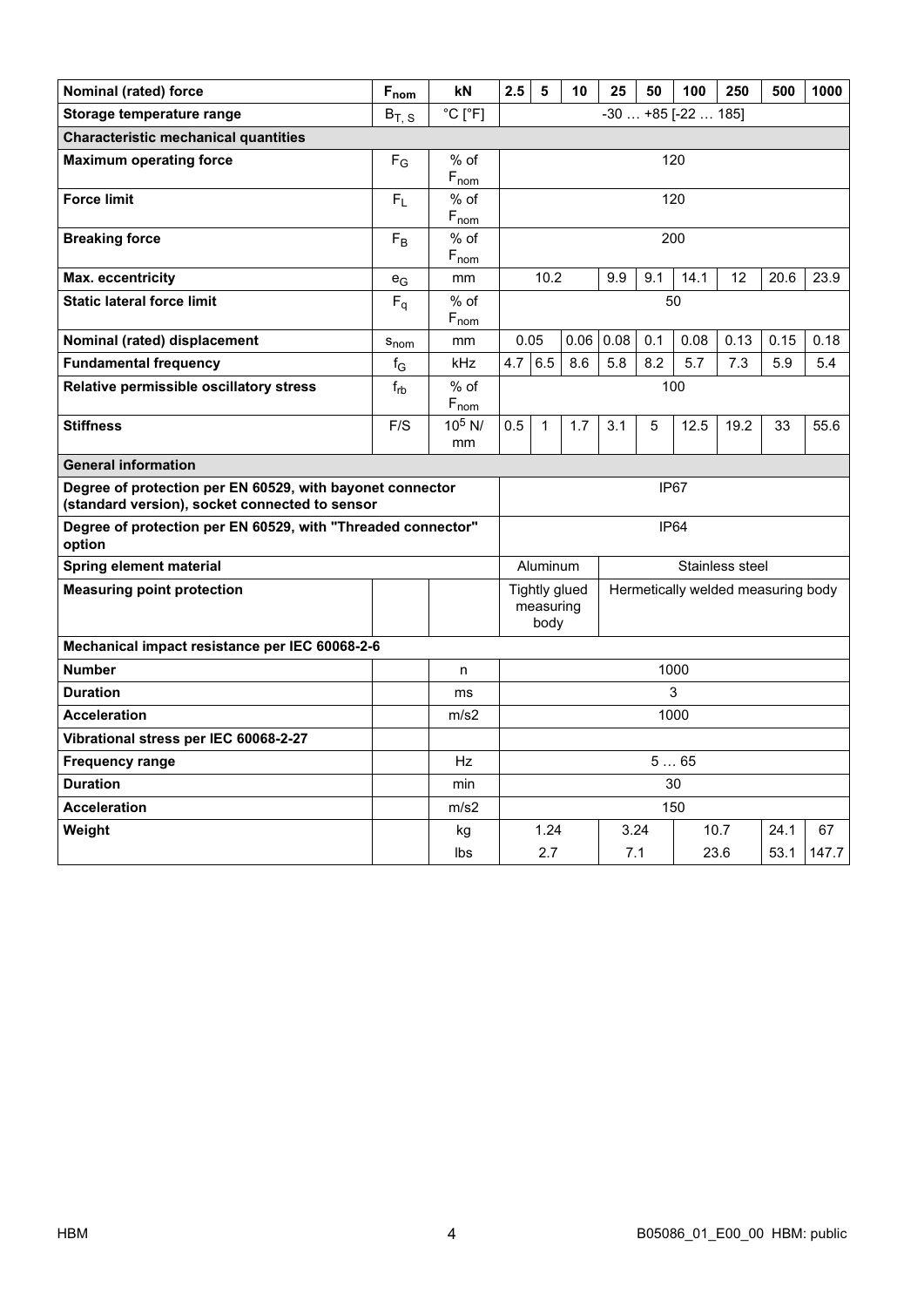#### Plug and cable assignment in six-wire circuit



#### Pin assignment for HBM cables



#### Dimensions of EDO3 thrust piece



| <b>Dimension</b><br>[unit] |                 | Nominal (rated) force (for 100% calibration) |               |              |             |  |  |  |  |  |
|----------------------------|-----------------|----------------------------------------------|---------------|--------------|-------------|--|--|--|--|--|
|                            |                 | up to 50 kN                                  | 100 to 250 kN | 500 kN       | 1 MN        |  |  |  |  |  |
| ØA                         | [mm]            | 26.2                                         | 40.2          | 64.2         | 80.2        |  |  |  |  |  |
| ØB                         | [mm]            | 48                                           | 80            | 112          | 130         |  |  |  |  |  |
| C                          | [mm]            | 27                                           | 45            | 62           | 72          |  |  |  |  |  |
| l D                        | [mm]            | 8                                            | 10            | 15           | 15          |  |  |  |  |  |
| E                          | [mm]            | 3                                            | 5             | 6            | 6           |  |  |  |  |  |
| F                          | [mm]            | 12                                           | 23            | 30           | 36          |  |  |  |  |  |
| $\alpha$                   | [°]             | 18                                           | 18            | 18           | 18          |  |  |  |  |  |
|                            | Ordering number | 1-EDO3/50KN                                  | 1-EDO3/100KN  | 1-EDO3/500KN | 1-EDO3/1 MN |  |  |  |  |  |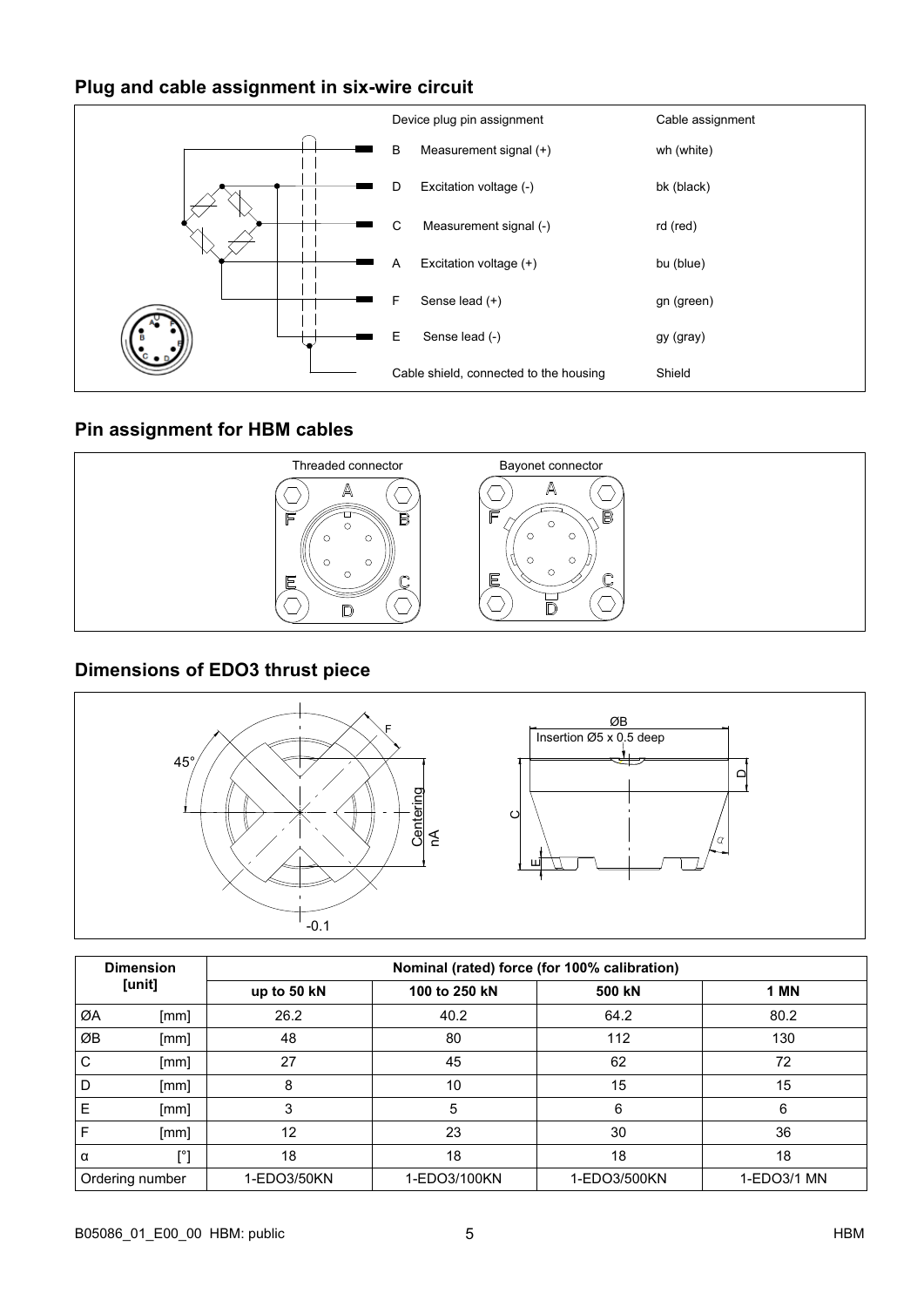## C15 mounting heights with EDO3 thrust piece



| <b>Nominal</b><br>(rated) force | Height of transducer with adapter, H1<br>(mm) | Height of transducer, adapter and thrust piece, H2<br>(mm) |
|---------------------------------|-----------------------------------------------|------------------------------------------------------------|
| 2.5 kN                          | 64.3                                          | 88.3                                                       |
| 5 kN                            | 64.3                                          | 88.3                                                       |
| 10 kN                           | 64.3                                          | 88.3                                                       |
| 25 kN                           | 64.3                                          | 88.3                                                       |
| 50 kN                           | 64.3                                          | 88.3                                                       |
| 100 kN                          | 92.0                                          | 132.0                                                      |
| 250 kN                          | 92.0                                          | 132.0                                                      |
| 500 kN                          | 116.0                                         | 172.0                                                      |
| 1 MN                            | 160.9                                         | 226.9                                                      |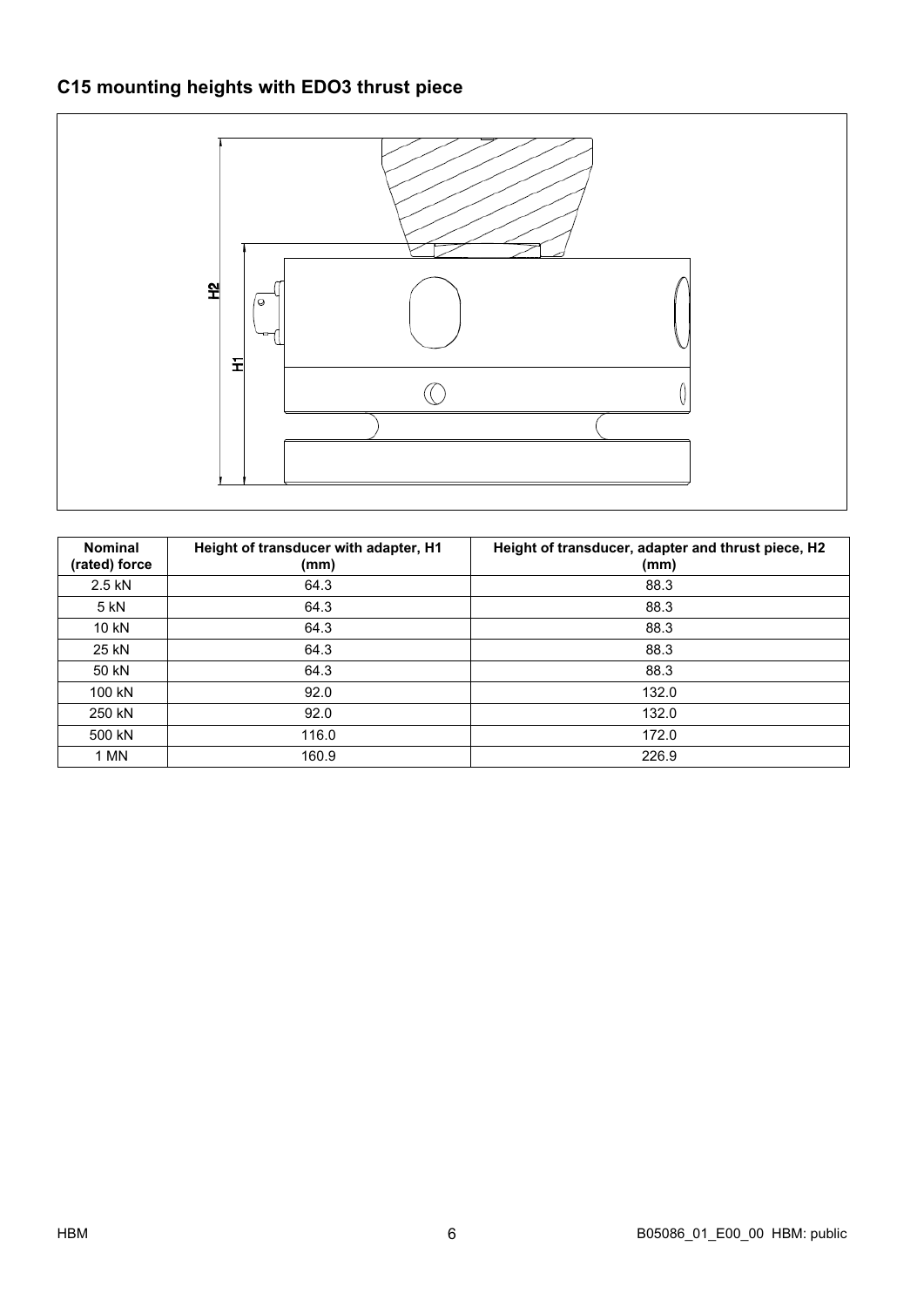## C15 versions and ordering numbers

| Code             | Nominal (rated) force |
|------------------|-----------------------|
| 2k50             | $2.5$ kN              |
| 5k00             | $5$ kN                |
| 10 <sub>k0</sub> | 10 kN                 |
| 25k0             | 25 kN                 |
| 50 <sub>k0</sub> | 50 kN                 |
| 100k             | 100 kN                |
| 250k             | 250 kN                |
| 500k             | 500 kN                |
| 1M00             | 1 MN                  |

| Number of            |                       | <b>Transducer</b>   |         | <b>Plug protection</b> |                 | <b>Electrical connection</b> |                 |          | <b>Rated output</b> |  |
|----------------------|-----------------------|---------------------|---------|------------------------|-----------------|------------------------------|-----------------|----------|---------------------|--|
| measuring<br>bridges | <i>identification</i> |                     |         |                        | <b>Bridge A</b> |                              | <b>Bridge B</b> |          |                     |  |
| Single bridge        | chip                  | <b>Without TEDS</b> | Without |                        |                 | bayonet connector            |                 | Adjusted |                     |  |
| <b>SB</b>            | S                     |                     | U       |                        | в               |                              |                 | J        |                     |  |
| Double bridge        | chip                  | With TEDS           | With    |                        |                 | threaded connector           |                 |          | Not adjusted        |  |
| <b>DB</b>            |                       |                     | Ρ       |                        | G               |                              |                 | U        |                     |  |
| K-C15-<br>1M00-      |                       | SB-                 |         | s-                     |                 | U-                           | в.              |          | U                   |  |

| Nominal (rated)<br>force                   | You can purchase force transducers with nominal (rated) forces between 2.5 kN and 1 MN.<br>The nominal (rated) force is the force at which the sensor provides the rated output specified<br>on the type plate as the output signal.                                                                                                                                                                                                                                                                                                                                                                                                                                                              |
|--------------------------------------------|---------------------------------------------------------------------------------------------------------------------------------------------------------------------------------------------------------------------------------------------------------------------------------------------------------------------------------------------------------------------------------------------------------------------------------------------------------------------------------------------------------------------------------------------------------------------------------------------------------------------------------------------------------------------------------------------------|
| <b>Number of measur-</b><br>ing bridges    | You can purchase the force transducer with a single bridge (SB), and then the U15 comes<br>supplied with one measuring bridge. The double-bridge version (DB) is optionally available. In<br>this case the U15 comes with two galvanically isolated bridge circuits so that you can connect<br>two bridge amplifiers working independently of each other.                                                                                                                                                                                                                                                                                                                                         |
| <b>Transducer identi-</b><br>fication      | You can purchase the force transducer with transducer identification ("TEDS"). A TEDS chip<br>(Transducer Electronic Data Sheet) allows you to store the transducer data (rated outputs) in<br>a chip that can be read by a connected measuring device. Each measuring bridge has a<br>separate TEDS chip in the double bridge variant. For more detailed information refer to the<br>operating manual.                                                                                                                                                                                                                                                                                           |
| <b>Plug protection</b>                     | On request, we can fit plug protection, consisting of a strong square tube, so that the plug is<br>protected against mechanical damage.                                                                                                                                                                                                                                                                                                                                                                                                                                                                                                                                                           |
| <b>Electrical connec-</b><br>tion bridge A | The standard version is the device plug with a bayonet connection (PT02E)<br>10-6P-compatible). You also have the option of ordering a device plug with a screw thread<br>(PC02E 10-6P-compatible).                                                                                                                                                                                                                                                                                                                                                                                                                                                                                               |
| <b>Electrical connec-</b><br>tion bridge B | The standard version is the device plug with bayonet locking (PT02E 10-6P-compatible). You<br>also optionally order a screw device plug (PC02E 10-6P-compatible).                                                                                                                                                                                                                                                                                                                                                                                                                                                                                                                                 |
| <b>Rated output</b>                        | The exact rated output is always stated on the type plate and on the enclosed test record. On<br>request, the transducer can be adjusted at the factory to a rated output of 2 mV/V (all force<br>transducers with nominal (rated) forces up to and including 10 kN) or 3 mV/V (all force<br>transducers with nominal (rated) forces greater than 10 kN). The rated output range of a<br>transducer than has not been adjusted lies between 2 and 3 mV/V (all force transducers with<br>nominal (rated) forces up to and including 10 kN) or between 4 and 4.8 mV/V (all force<br>transducers with nominal (rated) forces greater than 10 kN). Please note the input range for<br>your amplifier. |